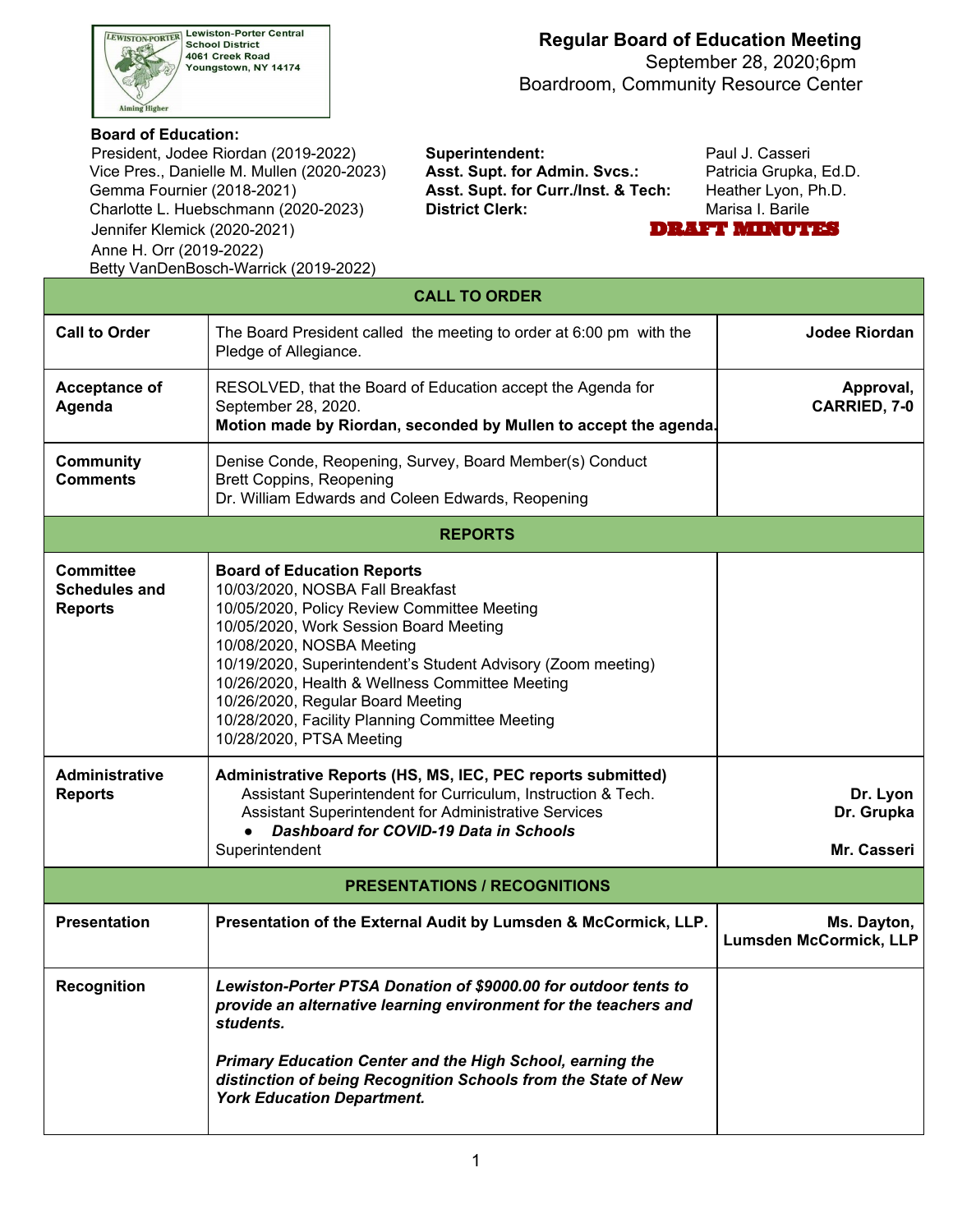

|                                                                            | <b>BOARD OF EDUCATION INFORMATION</b>                                                                                                                                                                                                                                                                                                                                                                                                                                                                                                    |                                                                                                            |
|----------------------------------------------------------------------------|------------------------------------------------------------------------------------------------------------------------------------------------------------------------------------------------------------------------------------------------------------------------------------------------------------------------------------------------------------------------------------------------------------------------------------------------------------------------------------------------------------------------------------------|------------------------------------------------------------------------------------------------------------|
| <b>Board Member</b><br><b>Comments</b>                                     |                                                                                                                                                                                                                                                                                                                                                                                                                                                                                                                                          | J. Klemick<br>A.Orr<br><b>B. Warrick</b><br><b>G. Fournier</b><br>C. Huebschmann<br>D. Mullen<br>J.Riordan |
|                                                                            | <b>DISTRICT OPERATIONS</b>                                                                                                                                                                                                                                                                                                                                                                                                                                                                                                               |                                                                                                            |
| <b>Minutes</b>                                                             | <b>RESOLVED, that the Lewiston-Porter Board of Education approve the</b><br>Minutes from the August 24, 2020, Regular Board Meeting as<br>submitted by the District Clerk.<br>Motion made by Riordan, seconded by Warrick to approve M-1.                                                                                                                                                                                                                                                                                                | M-1<br>Approval,<br>CARRIED, 7-0                                                                           |
| <b>Minutes</b>                                                             | RESOLVED, that the Lewiston-Porter Board of Education approve the<br>Minutes from the September 14, 2020, Work Session/Regular Board<br>Meeting, as submitted by the District Clerk.<br>Motion made by Riordan, seconded by Mullen to approve M-2.                                                                                                                                                                                                                                                                                       | $M-2$<br>Approval,<br><b>CARRIED, 7-0</b>                                                                  |
| <b>Consent Agenda</b><br>for Financial<br><b>Operations</b>                | <b>RESOLVED, that the Lewiston-Porter Board of Education approve the</b><br>following, Items NF-1 through NF-5, in the financial consent agenda<br>as submitted by the Administration:<br><b>Budget Status Reports</b><br><b>Treasurer's Report</b><br><b>Claims</b><br><b>Transfer History</b><br><b>Budget Transfers pending Board Approval</b><br>Motion made by Riordan, seconded by Warrick to approve NF-1<br>to NF-5.                                                                                                             | $NF-1$<br>$NF-2$<br>$NF-3$<br>$NF-4$<br><b>NF-5</b><br>Approval,<br><b>CARRIED, 7-0</b>                    |
|                                                                            | <b>OLD BUSINESS</b>                                                                                                                                                                                                                                                                                                                                                                                                                                                                                                                      |                                                                                                            |
| <b>No Old Business</b>                                                     |                                                                                                                                                                                                                                                                                                                                                                                                                                                                                                                                          |                                                                                                            |
|                                                                            | <b>NEW BUSINESS - ADMINISTRATION</b>                                                                                                                                                                                                                                                                                                                                                                                                                                                                                                     |                                                                                                            |
| <b>Policy Revision</b><br><b>Acceptance of the</b><br><b>First Reading</b> | <b>RESOLVED</b> , at the first reading, that the Lewiston-Porter Board of<br>Education Accept the following policies;<br>Policy 3520, Extraordinary Circumstances (New)<br>Policy 6570, Remote Working (New)<br>Policy 7150, Remote Learning (New)<br>Policy 7211, Provision of Interpreter Services to Parents Who Are<br>Hearing Impaired<br>Policy 7213, Determination of Class Rank<br>Policy 7220, Graduation Option/Early Graduation/Accelerated<br>Programs<br>Policy 7221, Participation in Graduation Ceremonies and Activities | <b>NA-1</b><br>Approval,<br><b>CARRIED, 7-0</b>                                                            |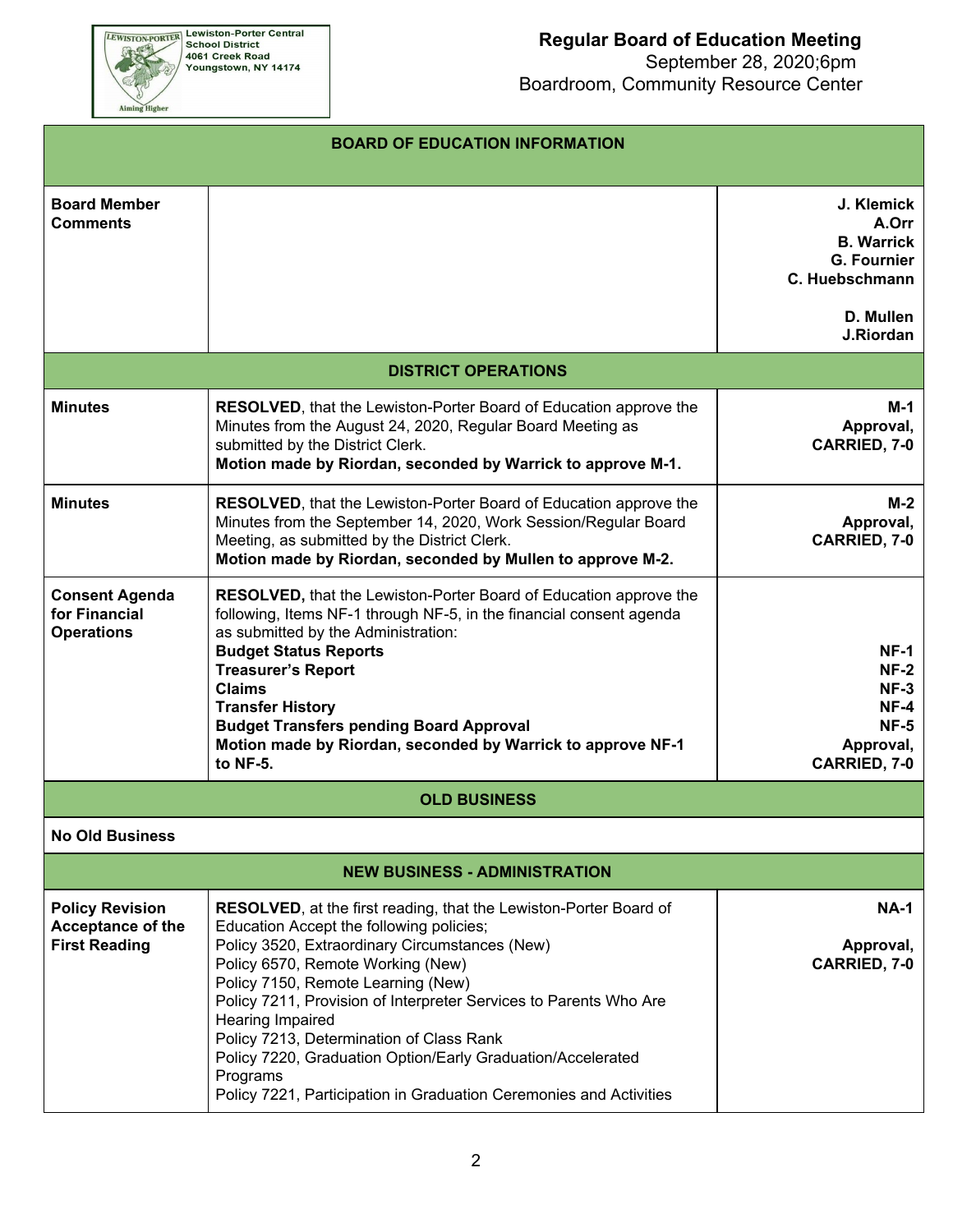

### **Regular Board of Education Meeting** September 28, 2020;6pm

Boardroom, Community Resource Center

|                                                                             | Policy 7222, Diploma or Credential Options for Students with<br><b>Disabilities</b><br>Policy 7240, Student Records: Access and Challenge<br>Policy 7241, Student Directory Information<br>Policy 7242, Military Recruiters and Institutions of Higher Education<br>Policy 7250, Student Privacy, Parental Access to Information, and<br>Administration of Certain Physical Examinations to Minors<br>Policy 7260, Designation of Person in Parental Relation<br>Policy 7270, Rights of Non-Custodial Parents<br>Motion made by Riordan, seconded by Fournier to approve NA-1. |                                                 |
|-----------------------------------------------------------------------------|--------------------------------------------------------------------------------------------------------------------------------------------------------------------------------------------------------------------------------------------------------------------------------------------------------------------------------------------------------------------------------------------------------------------------------------------------------------------------------------------------------------------------------------------------------------------------------|-------------------------------------------------|
| <b>Policy Deletion</b><br>Acceptance of the<br><b>Second Reading</b>        | <b>RESOLVED</b> , at the second reading, that the Lewiston-Porter Board of<br>Education delete the following policies;<br>Policy 7150, Involuntary Transfer of Students<br>Motion made by Riordan, seconded Mullen by to approve NA-2.                                                                                                                                                                                                                                                                                                                                         | <b>NA-2</b><br>Approval,<br><b>CARRIED, 7-0</b> |
| <b>Policy Revision</b><br><b>Acceptance of the</b><br><b>Second Reading</b> | <b>RESOLVED, at the second reading, that the Lewiston-Porter Board of</b><br>Education accept the following policies;<br>Policy 6550 Leaves of Absence<br>Policy 7120, Age of Entrance<br>Policy 7130, Entitlement to Attend - Age and Residency<br>Policy 7131, Education of Students in Temporary Housing<br>Policy 7132, Non-Resident Students<br>Policy 7133, Education of Students in Foster Care<br>Policy 8241, Patriotism, Citizenship, and Human Rights Education<br>Motion made by Riordan, seconded by Fournier to approve NA-3.                                    | $NA-3$<br>Approval,<br><b>CARRIED, 7-0</b>      |
| Approval of the<br><b>Board Goals for</b><br>2020-2021                      | RESOLVED, that the Lewiston-Porter Board of Education approve the<br>Board Goals for the 2020-2021 school year.<br>Motion made by Riordan, seconded by Warrick to approve NA-4.                                                                                                                                                                                                                                                                                                                                                                                                | <b>NA-4</b><br>Approval,<br><b>CARRIED, 7-0</b> |
|                                                                             |                                                                                                                                                                                                                                                                                                                                                                                                                                                                                                                                                                                |                                                 |
| <b>Approval of the</b><br><b>District Goals for</b><br>2020-2021            | RESOLVED, that the Lewiston-Porter Board of Education approve the<br>District Goals for the 2020-2021 school year.<br>Motion made by Riordan, seconded by Mullen to approve NA-5.                                                                                                                                                                                                                                                                                                                                                                                              | <b>NA-5</b><br>Approval,<br><b>CARRIED, 7-0</b> |
| <b>Adoption of the</b><br><b>Code of Conduct</b>                            | RESOLVED, upon the recommendation of the Superintendent, the<br>Lewiston-Porter Board of Education adopt the Code of Conduct for<br>the 2020-2021 school year.<br>Motion made by Riordan, seconded by Fournier to approve NA-6.                                                                                                                                                                                                                                                                                                                                                | <b>NA-6</b><br>Approval,<br>CARRIED, 7-0        |
| Approval of the<br><b>Huber</b><br>Construction, Inc.<br><b>Contract</b>    | <b>RESOLVED</b> , upon the recommendation of the Assistant<br>Superintendent for Administrative Service, the Lewiston-Porter Board<br>of Education approve the Huber Construction, Inc. Contract for the<br>2020-2021 Capital Outlay.<br>Motion made by Riordan, seconded by Orr to approve NA-7.                                                                                                                                                                                                                                                                              | <b>NA-7</b><br>Approval,<br><b>CARRIED, 7-0</b> |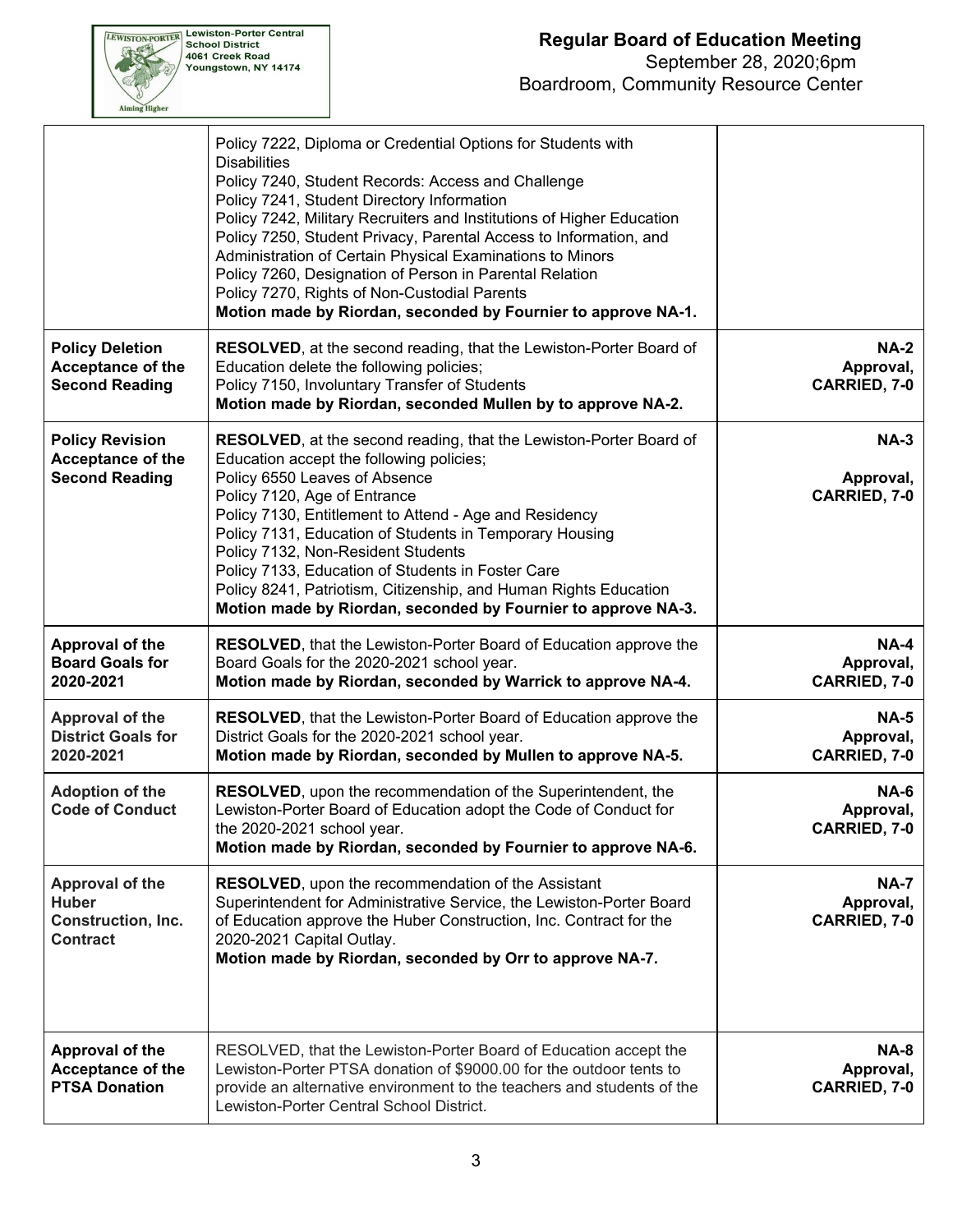

**EEWISTON-PORTER Lewiston-Porter Central**<br>School District<br>4061 Creek Road<br>Youngstown, NY 14174

|                                                                                           | Motion made by Riordan, seconded by Warrick to approve NA-8.                                                                                                                                                                                                                                                                                                                                                                                                                                                                                                                                                                                                                                                                                                                                                                                                                                                                                                                                                                                                                                                                                                                                                                                                                                                                                                                                                                                                                                                                                                                                                                                                                                                                                                                                                                                                                                                                                                                                                                                                                                                                                       |                                                  |
|-------------------------------------------------------------------------------------------|----------------------------------------------------------------------------------------------------------------------------------------------------------------------------------------------------------------------------------------------------------------------------------------------------------------------------------------------------------------------------------------------------------------------------------------------------------------------------------------------------------------------------------------------------------------------------------------------------------------------------------------------------------------------------------------------------------------------------------------------------------------------------------------------------------------------------------------------------------------------------------------------------------------------------------------------------------------------------------------------------------------------------------------------------------------------------------------------------------------------------------------------------------------------------------------------------------------------------------------------------------------------------------------------------------------------------------------------------------------------------------------------------------------------------------------------------------------------------------------------------------------------------------------------------------------------------------------------------------------------------------------------------------------------------------------------------------------------------------------------------------------------------------------------------------------------------------------------------------------------------------------------------------------------------------------------------------------------------------------------------------------------------------------------------------------------------------------------------------------------------------------------------|--------------------------------------------------|
| Approval of the<br><b>SEQRA Negative</b><br><b>Declaration for</b><br><b>Tent Project</b> | Resolution Issuing SEQRA Negative Declaration for Proposed Tent<br>Project<br><b>WHEREAS, the Lewiston-Porter Central School District (the "District")</b><br>and its Board of Education (the "Board") propose to undertake a Tent<br>Project (the "Tent Project") at the District's campus and facilities; and<br>WHEREAS, as a Type I action, a coordinated review has been<br>conducted with the District/Board as the "Lead Agency" in accordance<br>with State Education Department policy and procedure and State<br>Environmental Quality Review Act ("SEQRA") regulations; and<br><b>WHEREAS, the District/Board duly considered the proposed Project,</b><br>the SEQRA Environmental Assessment Form, the criteria for<br>determining whether the Project will have a significant adverse impact<br>on the environment as set forth in 6 N.Y.C.R.R. § 617.7(c) of the<br>SEQRA regulations, input from involved agencies including the New<br>York State Department of Environmental Conservation, and such<br>other information deemed appropriate; and<br><b>WHEREAS, the District/Board identified the relevant areas of</b><br>environmental concern, took a hard look at these areas, and made a<br>reasoned elaboration of the basis for its determination; NOW,<br><b>THEREFORE, BE IT RESOLVED</b> by the Lewiston-Porter Central<br>School District Board of Education that: 1. The District/Board is the<br>lead agency under SEQRA, and the 2020-2024 Capital Improvement<br>Project will not result in a significant adverse impact on the<br>environment. 2. The attached Negative Declaration, incorporated<br>herein by reference, is issued and adopted for the reasons stated in<br>the attached Negative Declaration, and Parts 1, 2, and 3 of the<br>Environmental Assessment Form are also incorporated herein by<br>reference. 3. The Superintendent of the District is authorized to sign<br>and file or have filed on behalf of the District/Board all documents<br>necessary to comply with SEQRA. 4. This resolution is effective<br>immediately.<br>Motion made by Riordan, seconded by Mullen to approve NA-9. | <b>NA-9</b><br>Approval,<br><b>CARRIED, 7-0</b>  |
| <b>Approval of the</b><br><b>Tent Project</b>                                             | <b>RESOLVED</b> , that the Board of Education (the "Board") of the<br>Lewiston-Porter Central School District, Niagara County, New York (the<br>"District"), is hereby authorized to undertake Building Project consisting<br>of the installation of four temporary tent structures (collectively, the "<br>Tent Project") to implement various health, safety, accessibility, and<br>Code compliance measures required by the State Education<br>Department in connection with any significant project and various other<br>measures that are included and generally described in (but are not to<br>be limited by) the project plan that has been prepared by the District<br>(with the assistance of Trautman Associates) and that is available for<br>public inspection in the offices of the District Clerk (the "Tent Project<br>Plan"), such work being anticipated to include, without limitation and to<br>the extent as and where required, the elements that are generally<br>described below. Proposed tent installations are anticipated to include<br>Intermediate Education Center ("IEC"), Primary Education Center<br>(PEC), Middle School, and High School. All of such work (or so much<br>thereof as can be accomplished within the overall budget for the<br>Project, once the construction bids are received) is to be undertaken at                                                                                                                                                                                                                                                                                                                                                                                                                                                                                                                                                                                                                                                                                                                                                                                         | <b>NA-10</b><br>Approval,<br><b>CARRIED, 7-0</b> |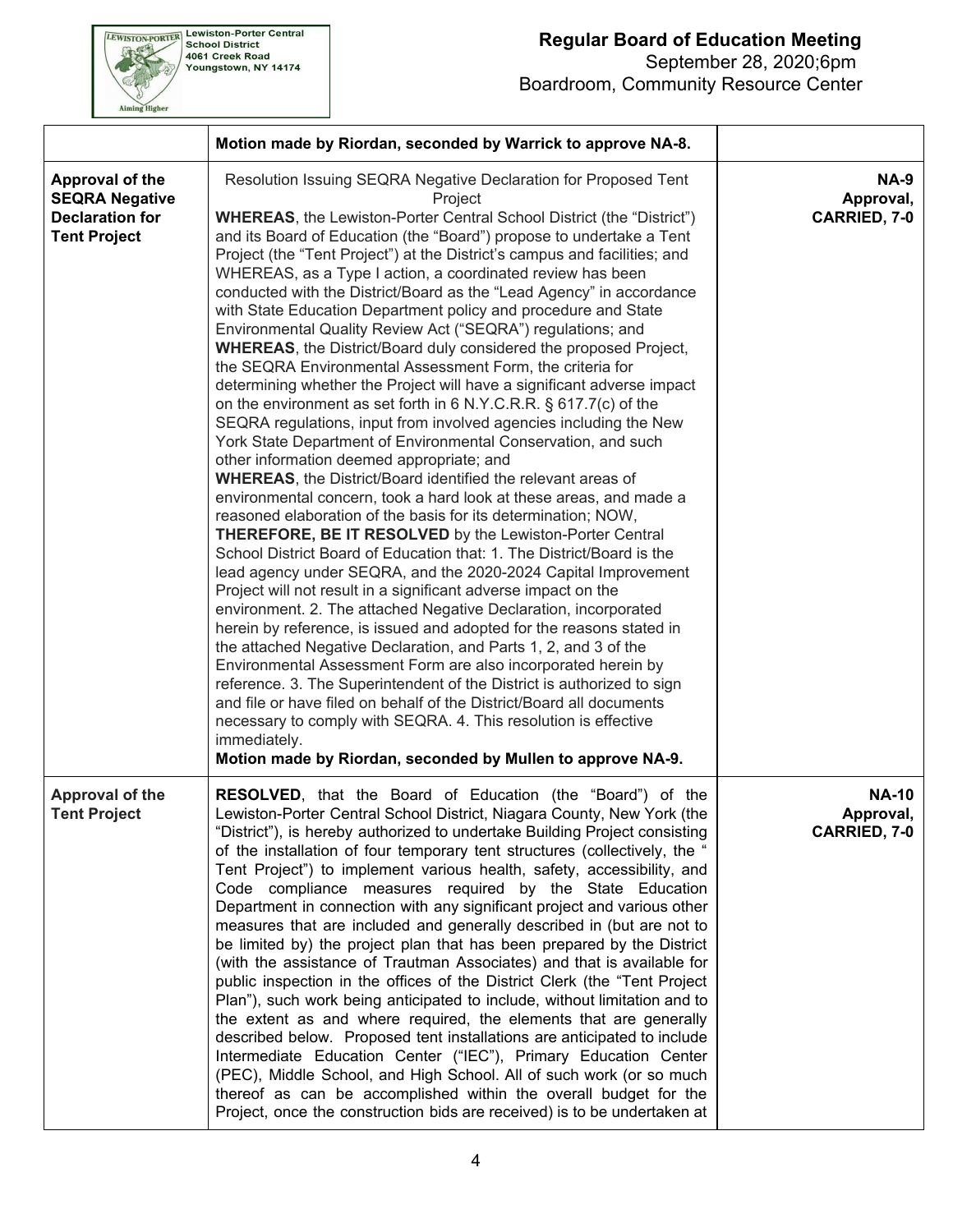

|                                                                                 | an estimated maximum cost of \$12,000, provided that the detailed<br>costs of the components of the Tent Project Plan may be reallocated<br>among such components, or such components may be deleted, revised<br>or supplemented if (1) the Board shall determine that such revision or<br>supplementation is in the best interests of the District and (2) the<br>aggregate amount to be expended for the Project shall not exceed<br>\$12,000 and (3) no material change shall be made in the overall scope<br>and nature of the Project; and be it further<br><b>RESOLVED, that no New York State Building Aid funds that are</b><br>expected to be received by the District are anticipated to offset any part<br>of the cost of the Tent Project.<br>AND FURTHER NOTICE IS HEREBY GIVEN, that an Environmental<br>Assessment Form has been completed for all of the anticipated work<br>involved in the Project, which constitutes a Type I action under the<br>State Environmental Quality Review Act ("SEQRA"), a thorough review<br>of the Project's potential environmental impacts has been undertaken,<br>it has been found that the Project will not result in a significant adverse<br>impact on the environment, and a reasoned elaboration of the SEQRA<br>review and findings has been provided in a Negative Declaration.<br>Motion made by Riordan, seconded by Warrick to approve<br><b>NA-10.</b> |                                                  |
|---------------------------------------------------------------------------------|-----------------------------------------------------------------------------------------------------------------------------------------------------------------------------------------------------------------------------------------------------------------------------------------------------------------------------------------------------------------------------------------------------------------------------------------------------------------------------------------------------------------------------------------------------------------------------------------------------------------------------------------------------------------------------------------------------------------------------------------------------------------------------------------------------------------------------------------------------------------------------------------------------------------------------------------------------------------------------------------------------------------------------------------------------------------------------------------------------------------------------------------------------------------------------------------------------------------------------------------------------------------------------------------------------------------------------------------------------------------------------------------------------------------------|--------------------------------------------------|
| <b>Approval of the</b><br>Acceptance of the<br><b>External Audit</b>            | <b>RESOLVED, upon the recommendation of the Assistant</b><br>Superintendent for Administrative Service, the Lewiston-Porter Board<br>of Education approve the acceptance of the External Audit by<br>Lumsden & McCormick, LLP.<br>Motion made by Riordan, seconded by Warrick to approve<br><b>NA-11.</b>                                                                                                                                                                                                                                                                                                                                                                                                                                                                                                                                                                                                                                                                                                                                                                                                                                                                                                                                                                                                                                                                                                             | <b>NA-11</b><br>Approval,<br><b>CARRIED, 7-0</b> |
|                                                                                 | <b>PUPIL PERSONNEL</b>                                                                                                                                                                                                                                                                                                                                                                                                                                                                                                                                                                                                                                                                                                                                                                                                                                                                                                                                                                                                                                                                                                                                                                                                                                                                                                                                                                                                |                                                  |
| <b>Recommendations</b><br>for CSE Placement<br>and Amendments                   | RESOLVED, upon the recommendation of the Superintendent of<br>Schools, that the Lewiston-Porter Board of Education accept the<br>recommendations and amendments of the Committee on Special<br>Education and approve the authorization of funds to implement the<br>special education programs and services consistent with such<br>recommendations for the following:<br>2020/2021 School Year:<br>08/24/2020, 09/14/2020, 09/17/2020, 09/18/2020, 09/21/2020<br>Motion made by Riordan, seconded by Mullen to approve NP-1.                                                                                                                                                                                                                                                                                                                                                                                                                                                                                                                                                                                                                                                                                                                                                                                                                                                                                         | $NP-1$<br>Approval,<br><b>CARRIED, 7-0</b>       |
| <b>Recommendations</b><br>for CPSE<br><b>Placement and</b><br><b>Amendments</b> | RESOLVED, upon the recommendation of the Superintendent of<br>Schools, that the Lewiston-Porter Board of Education accept the<br>recommendations and amendments of the Committee on Preschool<br>Special Education and approve the authorization of funds to implement<br>the special education programs and services consistent with such<br>recommendations for the following:<br>2020/2021 School Year:<br>08/27/2020<br>Motion made by Riordan, seconded by Warrick to approve NP-2.                                                                                                                                                                                                                                                                                                                                                                                                                                                                                                                                                                                                                                                                                                                                                                                                                                                                                                                              | $NP-2$<br>Approval,<br><b>CARRIED, 7-0</b>       |
|                                                                                 | <b>PERSONNEL - CONSENT AGENDA</b>                                                                                                                                                                                                                                                                                                                                                                                                                                                                                                                                                                                                                                                                                                                                                                                                                                                                                                                                                                                                                                                                                                                                                                                                                                                                                                                                                                                     |                                                  |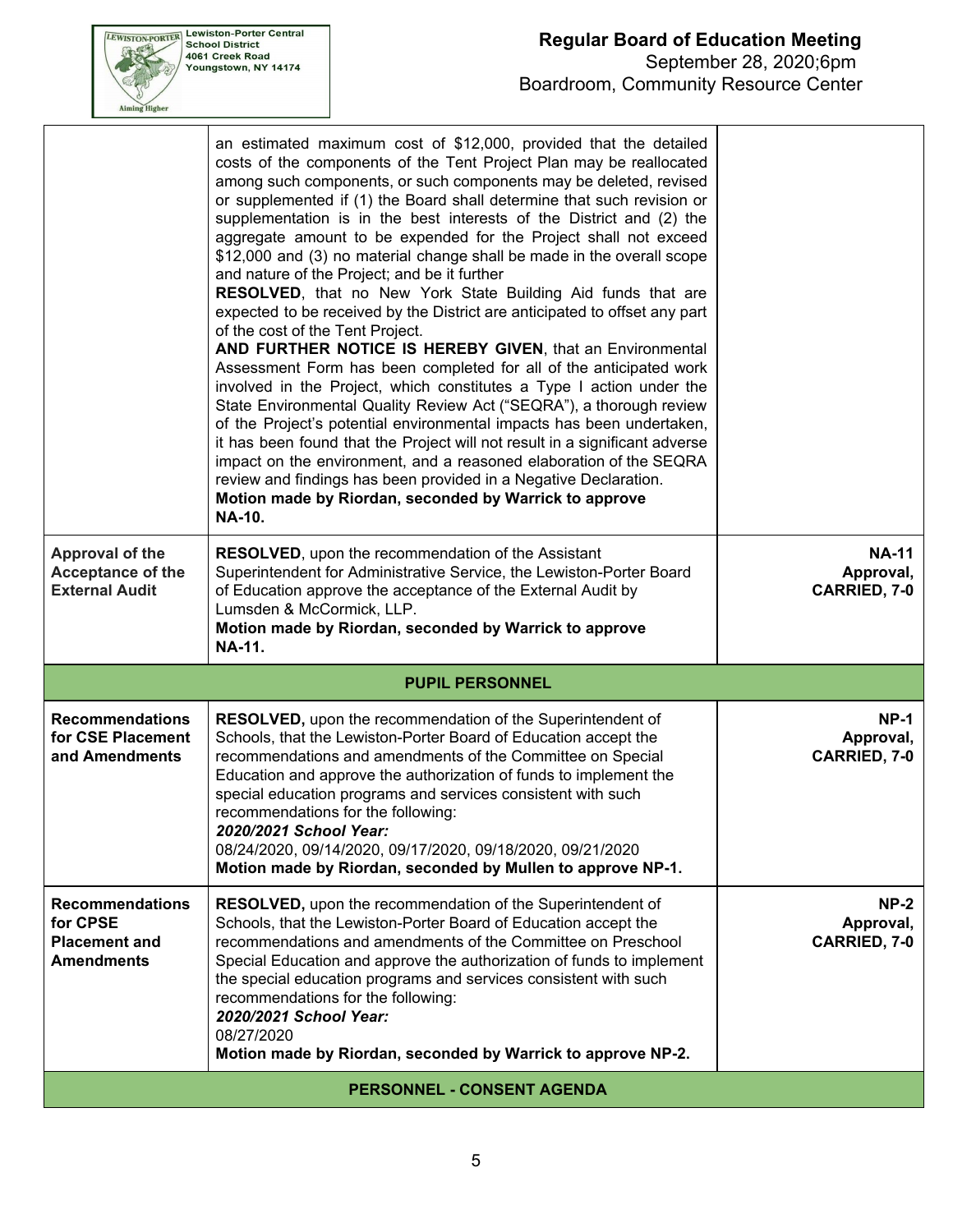

|                                       | Motion made by Riordan, seconded by Orr to approve the<br>Personnel Consent Agenda combining PRI, PRNI, PAA, PAI,<br>PATA, PACT, PASNI, PACC, PAM, PAPC, PAVC.                       |      |             |                         |               | Approval,<br><b>CARRIED, 7-0</b> |
|---------------------------------------|--------------------------------------------------------------------------------------------------------------------------------------------------------------------------------------|------|-------------|-------------------------|---------------|----------------------------------|
| Resignations/<br><b>Rescissions -</b> | <b>RESOLVED, upon the recommendation of the Superintendent of</b><br>Schools, that the Lewiston-Porter Board of Education accept the<br>consent agenda for resignations/rescissions. |      |             |                         |               |                                  |
| <b>Instructional</b>                  | <b>Name</b>                                                                                                                                                                          | Date |             | <b>Position/Tenure</b>  | <b>Reason</b> | <b>PRI</b>                       |
|                                       | Brett<br>Coppins                                                                                                                                                                     |      | 9/11/2020   | Art Peer<br>Coordinator | Resignation   |                                  |
| <b>Non-Instructional</b>              | <b>Name</b>                                                                                                                                                                          |      | <b>Date</b> | <b>Position</b>         | Reason        | <b>PRNI</b>                      |
|                                       | <b>Haley Duxbury</b>                                                                                                                                                                 |      | 10/7/2020   | Typist                  | Resignation   |                                  |
|                                       | Justine Watson                                                                                                                                                                       |      | 6/25/2021   | Cleaner                 | Retirement    |                                  |
|                                       |                                                                                                                                                                                      |      |             |                         |               |                                  |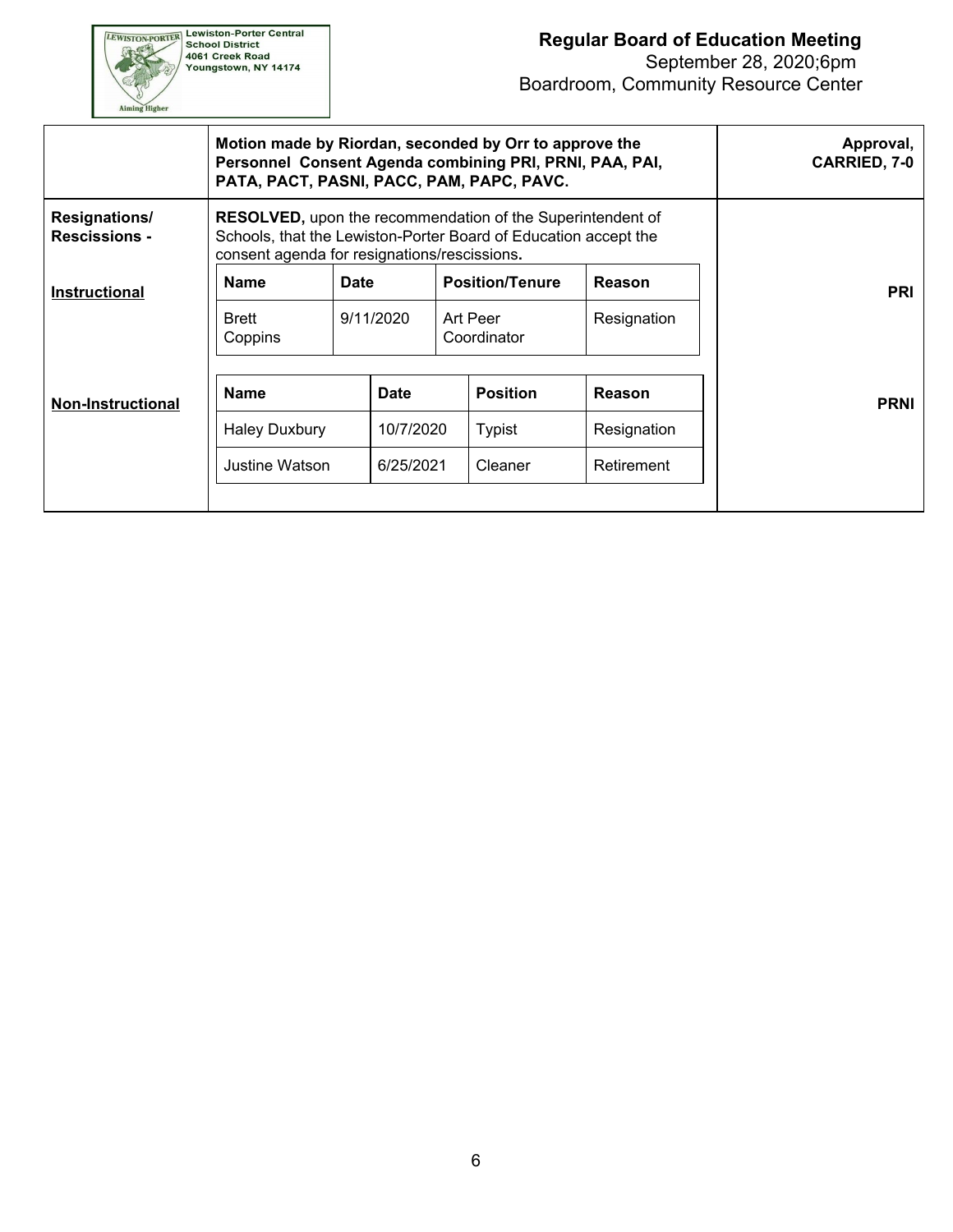

| <b>Annual</b> |                        | Schools, that the Lewiston-Porter Board of Education accept the<br>consent agenda for the following 2020-2021 annual appointments. |                |  |
|---------------|------------------------|------------------------------------------------------------------------------------------------------------------------------------|----------------|--|
|               | Name                   | Appointment                                                                                                                        | Salary/Stipend |  |
|               | Jennifer Lombardi      | Homebound Instruction                                                                                                              | \$23.62 hourly |  |
|               | Heather Zielinski      | PEC Technology Liaison                                                                                                             | \$950          |  |
|               | Rebecca Orsi           | PEC Technology Liaison                                                                                                             | \$950          |  |
|               | Rebecca Cummiskey      | <b>IEC Technology Liaison</b>                                                                                                      | \$950          |  |
|               | <b>TBD</b>             | <b>IEC Technology Liaison</b>                                                                                                      | \$950          |  |
|               | Karen Pax              | <b>MS Technology Liaison</b>                                                                                                       | \$950          |  |
|               | <b>Garry Daigler</b>   | MS Technology Liaison                                                                                                              | \$950          |  |
|               | <b>Terri Faut</b>      | <b>HS Technology Liaison</b>                                                                                                       | \$950          |  |
|               | Joseph Lauzonis        | <b>HS Technology Liaison</b>                                                                                                       | \$950          |  |
|               | Heidi Kazulak          | <b>PEC</b> Instructional<br><b>Technology Mentor</b>                                                                               | \$950          |  |
|               | Dena Peterson          | <b>IEC</b> Instructional<br><b>Technology Mentor</b>                                                                               | \$950          |  |
|               | Catherine Loncar       | <b>MS Instructional</b><br><b>Technology Mentor</b>                                                                                | \$950          |  |
|               | Kevin Duncan           | <b>HS Instructional</b><br><b>Technology Mentor</b>                                                                                | \$950          |  |
|               | <b>Heather Toscano</b> | PEC Lighthouse Team<br>Coordinator                                                                                                 | \$3,502        |  |
|               | Rebecca Orsi           | PEC Lighthouse Team<br>Coordinator                                                                                                 | \$3,502        |  |
|               | Julie Stevener         | <b>IEC Lighthouse Team</b><br>Coordinator                                                                                          | \$3,502        |  |
|               | Joy Khatib             | <b>IEC Lighthouse Team</b><br>Coordinator                                                                                          | \$3,502        |  |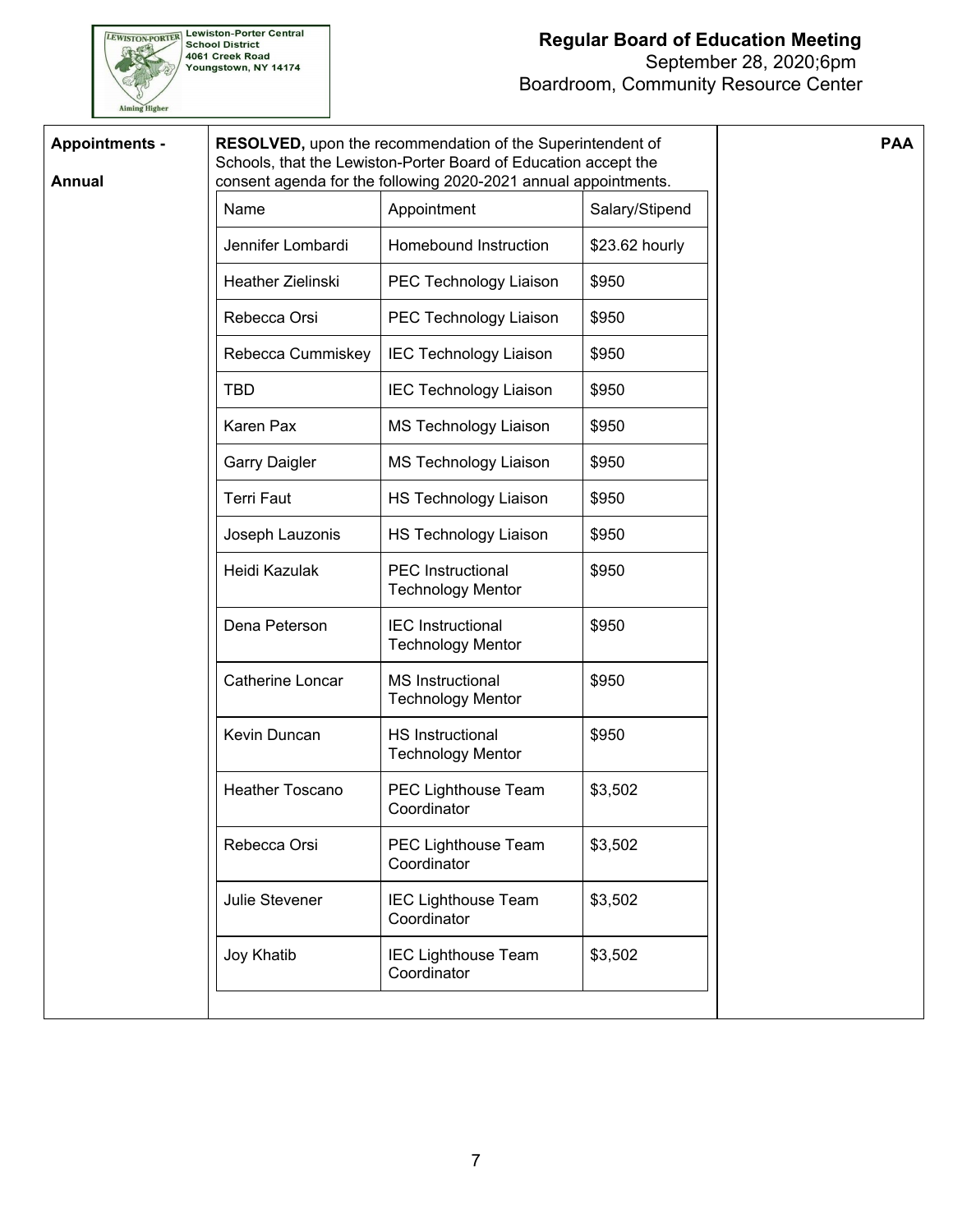

### **Regular Board of Education Meeting** September 28, 2020;6pm Boardroom, Community Resource Center

| <b>Appointments -</b> |                             | RESOLVED, upon the recommendation of the Superintendent of<br>Schools, that the Lewiston-Porter Board of Education accept the<br>consent agenda for Instructional and Long-Term appointments. The<br>probationary expiration date is tentative and conditional only (unless<br>extended in accordance with the law). Except to the extent required<br>by the applicable provisions of Section 3012 of the Education Law. In<br>order to be granted tenure the principal/teacher must receive<br>composite or overall annual professional performance review ratings<br>pursuant to Section 3012-c and/or 3012-d of the Education Law of<br>either effective or highly effective in at least three (3) of the four (4)<br>preceding years, and if the principal/teacher receives an ineffective<br>composite or overall rating in the final year of the probationary period<br>the teacher shall not be eligible for tenure at that time. |     |
|-----------------------|-----------------------------|------------------------------------------------------------------------------------------------------------------------------------------------------------------------------------------------------------------------------------------------------------------------------------------------------------------------------------------------------------------------------------------------------------------------------------------------------------------------------------------------------------------------------------------------------------------------------------------------------------------------------------------------------------------------------------------------------------------------------------------------------------------------------------------------------------------------------------------------------------------------------------------------------------------------------------------|-----|
|                       | Name:                       | Katina May                                                                                                                                                                                                                                                                                                                                                                                                                                                                                                                                                                                                                                                                                                                                                                                                                                                                                                                               |     |
| <b>Instructional</b>  | <b>Placement:</b>           | St. Peters RC                                                                                                                                                                                                                                                                                                                                                                                                                                                                                                                                                                                                                                                                                                                                                                                                                                                                                                                            | PAI |
|                       | Position:                   | 1.0 FTE Special Education                                                                                                                                                                                                                                                                                                                                                                                                                                                                                                                                                                                                                                                                                                                                                                                                                                                                                                                |     |
|                       | <b>Effective:</b>           | 9/1/2020                                                                                                                                                                                                                                                                                                                                                                                                                                                                                                                                                                                                                                                                                                                                                                                                                                                                                                                                 |     |
|                       | <b>Probationary Period:</b> | 9/1/2020 - 8/31/2024                                                                                                                                                                                                                                                                                                                                                                                                                                                                                                                                                                                                                                                                                                                                                                                                                                                                                                                     |     |
|                       | <b>Tenure Area:</b>         | <b>Special Education</b>                                                                                                                                                                                                                                                                                                                                                                                                                                                                                                                                                                                                                                                                                                                                                                                                                                                                                                                 |     |
|                       | <b>Certification:</b>       | Students w/disabilities B-2, Students<br>w/disabilities Gr 1-6                                                                                                                                                                                                                                                                                                                                                                                                                                                                                                                                                                                                                                                                                                                                                                                                                                                                           |     |
|                       | Degree:                     | <b>Masters</b>                                                                                                                                                                                                                                                                                                                                                                                                                                                                                                                                                                                                                                                                                                                                                                                                                                                                                                                           |     |
|                       | Step:                       | 3                                                                                                                                                                                                                                                                                                                                                                                                                                                                                                                                                                                                                                                                                                                                                                                                                                                                                                                                        |     |
|                       | Salary:                     | \$47,336                                                                                                                                                                                                                                                                                                                                                                                                                                                                                                                                                                                                                                                                                                                                                                                                                                                                                                                                 |     |
|                       |                             |                                                                                                                                                                                                                                                                                                                                                                                                                                                                                                                                                                                                                                                                                                                                                                                                                                                                                                                                          |     |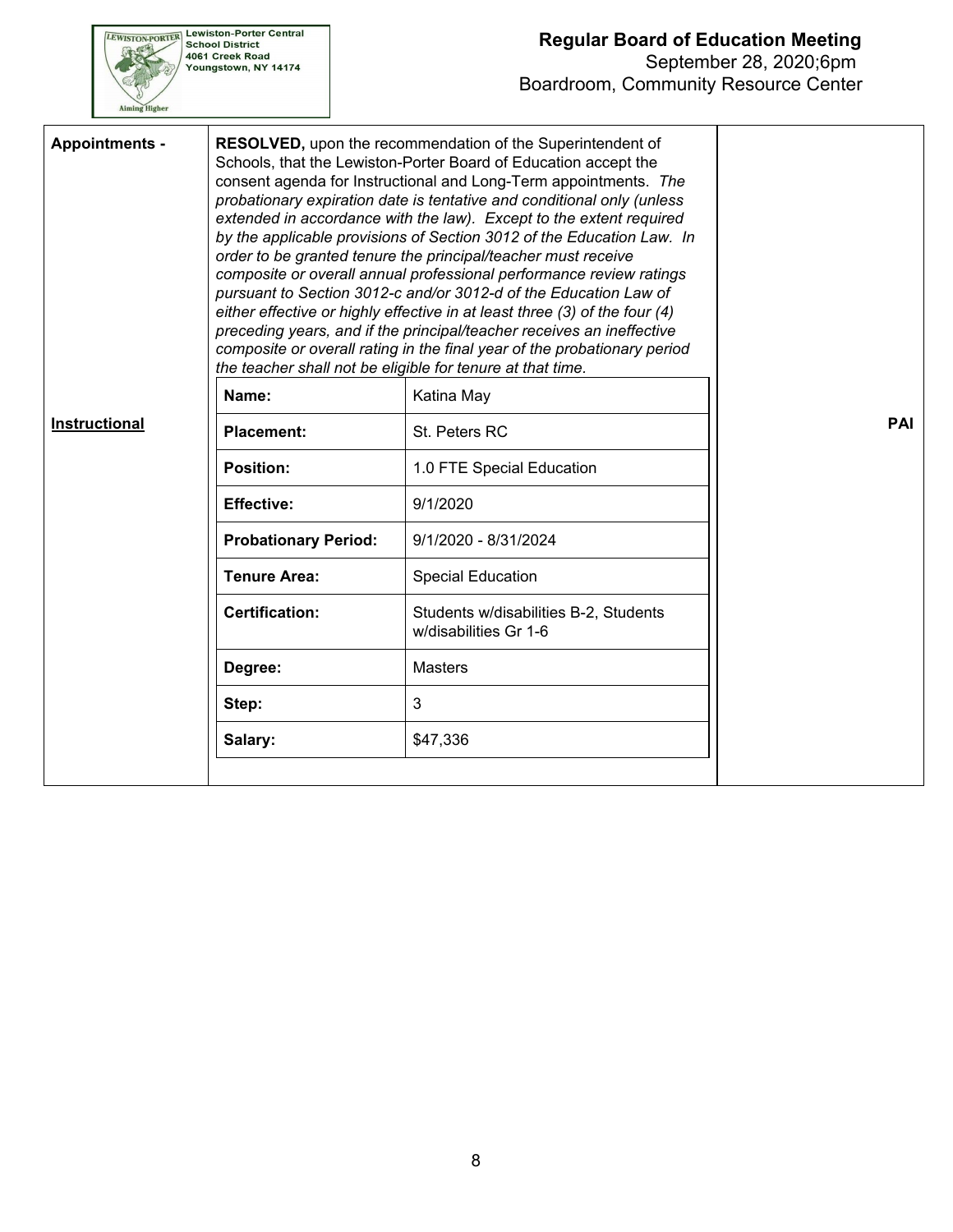

| <b>Appointments -</b><br><b>Temporary</b>     |                                      | <b>RESOLVED, upon the recommendation of the Superintendent of</b><br>Schools, that the Lewiston-Porter Board of Education accept the<br>consent agenda for the following Instructional Temporary Assignment. |                |             |
|-----------------------------------------------|--------------------------------------|--------------------------------------------------------------------------------------------------------------------------------------------------------------------------------------------------------------|----------------|-------------|
| <b>Assignment</b>                             | Name:                                | John Mango                                                                                                                                                                                                   |                |             |
|                                               | <b>Placement:</b>                    | <b>High School</b>                                                                                                                                                                                           |                | <b>PATA</b> |
|                                               | <b>Position:</b>                     | .4 FTE Spanish Teacher                                                                                                                                                                                       |                |             |
|                                               | <b>Effective:</b>                    | 09/23/2020                                                                                                                                                                                                   |                |             |
|                                               | <b>Tenure Area:</b>                  | Foreign Language                                                                                                                                                                                             |                |             |
|                                               | <b>Certification:</b>                | Spanish 7-12                                                                                                                                                                                                 |                |             |
|                                               | Degree:                              | <b>Masters</b>                                                                                                                                                                                               |                |             |
|                                               | Step:                                | 24                                                                                                                                                                                                           |                |             |
|                                               | Salary:                              | \$37,030 pro-rata                                                                                                                                                                                            |                |             |
| <b>Instructional</b><br><b>Content Tutors</b> | 2020-2021 School Year<br><b>Name</b> | consent agenda for the following Instructional Content Tutors for the<br>Remote Learning Content Tutors - 100% Remote Students                                                                               | <b>Salary</b>  | <b>PACT</b> |
|                                               |                                      |                                                                                                                                                                                                              |                |             |
|                                               | Amy Golden                           |                                                                                                                                                                                                              | \$23.62 hourly |             |
|                                               | Kirsten Wilson                       |                                                                                                                                                                                                              | \$23.62 hourly |             |
|                                               | <b>Colleen Glor</b>                  |                                                                                                                                                                                                              | \$23.62 hourly |             |
|                                               | Kristian Ruggiero                    |                                                                                                                                                                                                              | \$23.62 hourly |             |
|                                               | Nicole Krawczyk                      |                                                                                                                                                                                                              | \$23.62 hourly |             |
|                                               | Max Hyland                           |                                                                                                                                                                                                              | \$23.62 hourly |             |
|                                               | Stefanie Bond                        |                                                                                                                                                                                                              | \$23.62 hourly |             |
|                                               | Michelle Ellis                       |                                                                                                                                                                                                              | \$23.62 hourly |             |
|                                               | Joseph Lauzonis                      |                                                                                                                                                                                                              | \$23.62 hourly |             |
|                                               | Kimberly Wailand                     |                                                                                                                                                                                                              | \$23.62 hourly |             |
|                                               | <b>Garry Daigler</b>                 |                                                                                                                                                                                                              | \$23.62 hourly |             |
|                                               | Andrew Sharpe                        |                                                                                                                                                                                                              | \$23.62 hourly |             |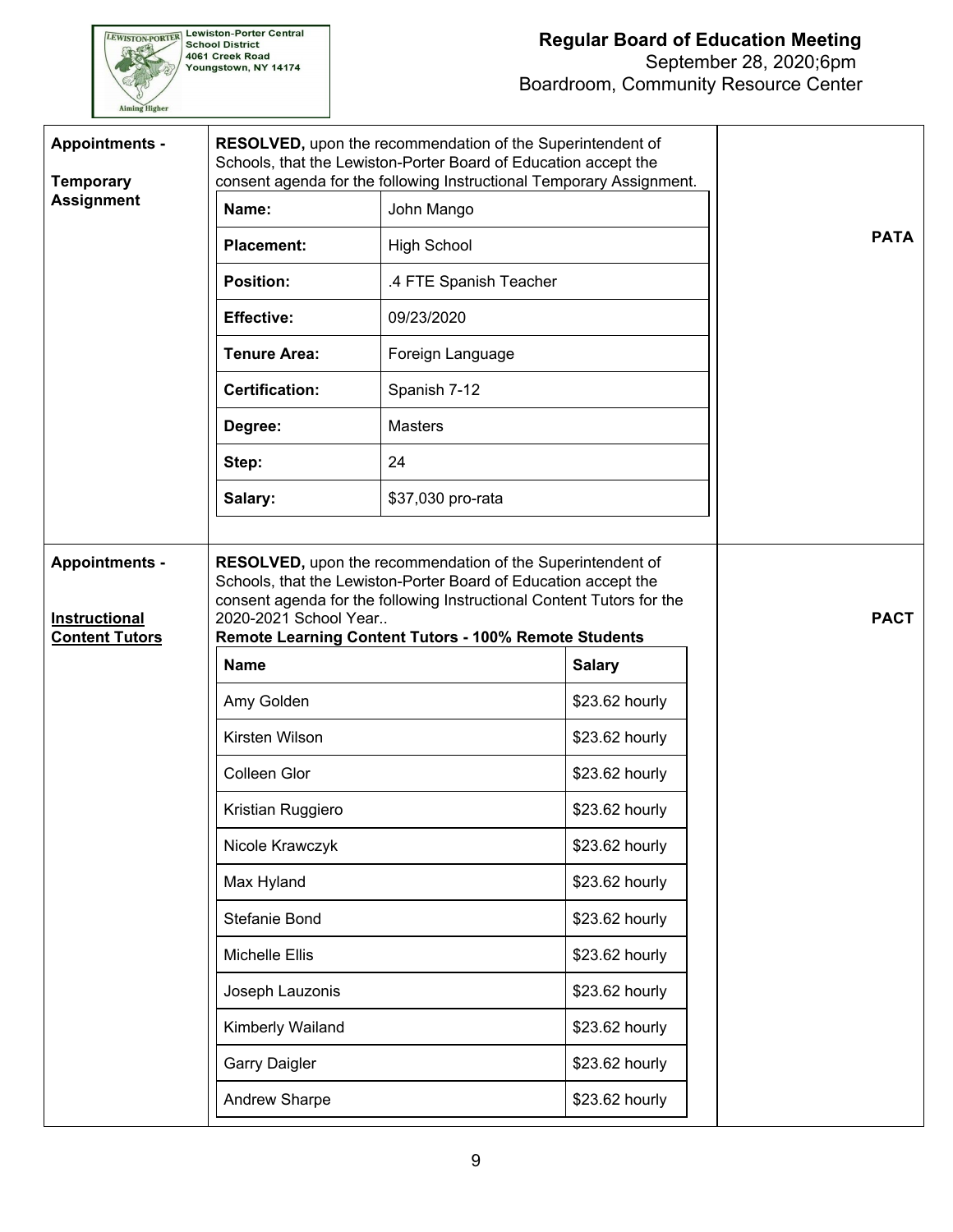

|                          | Kyle Hurtgam                        |             |                                                                                                                                                                                                                                                                                                                                                           | \$23.62 hourly   |              |
|--------------------------|-------------------------------------|-------------|-----------------------------------------------------------------------------------------------------------------------------------------------------------------------------------------------------------------------------------------------------------------------------------------------------------------------------------------------------------|------------------|--------------|
|                          | <b>Scott Townsend</b>               |             |                                                                                                                                                                                                                                                                                                                                                           | \$23.62 hourly   |              |
|                          | Lori Hurtgam                        |             |                                                                                                                                                                                                                                                                                                                                                           | \$23.62 hourly   |              |
|                          | <b>Heather Gancarz</b>              |             |                                                                                                                                                                                                                                                                                                                                                           | \$23.62 hourly   |              |
|                          | <b>Christine Hoover</b>             |             |                                                                                                                                                                                                                                                                                                                                                           | \$23.62 hourly   |              |
|                          | Joseph Conti                        |             |                                                                                                                                                                                                                                                                                                                                                           | \$23.62 hourly   |              |
|                          | Jennifer Wannamaker                 |             |                                                                                                                                                                                                                                                                                                                                                           | \$23.62 hourly   |              |
|                          | Kelly Zimmerman                     |             |                                                                                                                                                                                                                                                                                                                                                           | \$23.62 hourly   |              |
|                          | Jennifer Kensinger                  |             |                                                                                                                                                                                                                                                                                                                                                           | \$23.62 hourly   |              |
|                          | Norman Forney                       |             |                                                                                                                                                                                                                                                                                                                                                           | \$23.62 hourly   |              |
|                          | Annette Rayome                      |             |                                                                                                                                                                                                                                                                                                                                                           | \$23.62 hourly   |              |
|                          | Wendy Hauck                         |             |                                                                                                                                                                                                                                                                                                                                                           | \$23.62 hourly   |              |
|                          | Amy Carrasquillo                    |             |                                                                                                                                                                                                                                                                                                                                                           | \$23.62 hourly   |              |
|                          | Mark Marinaccio                     |             |                                                                                                                                                                                                                                                                                                                                                           | \$23.62 hourly   |              |
|                          | Dana Thompson                       |             |                                                                                                                                                                                                                                                                                                                                                           | \$23.62 hourly   |              |
|                          | Linda D'Anna                        |             |                                                                                                                                                                                                                                                                                                                                                           | \$23.62 hourly   |              |
|                          | Paul Moskaluk                       |             |                                                                                                                                                                                                                                                                                                                                                           | \$23.62 hourly   |              |
|                          | Jessica Cruz                        |             |                                                                                                                                                                                                                                                                                                                                                           | \$23.62 hourly   |              |
| <b>Appointments -</b>    | pleasure of the Board of Education. |             | <b>RESOLVED, upon the recommendation of the Superintendent of</b><br>Schools, that the Lewiston-Porter Board of Education accept the<br>consent agenda for substitute appointments, without benefits, except<br>as required by law, to be utilized on an as needed basis at the<br>discretion of the Superintendent. Services shall be at-will and at the |                  |              |
| <b>Substitutes</b>       | <b>Name</b>                         | <b>Date</b> | <b>Position</b>                                                                                                                                                                                                                                                                                                                                           | <b>Hrly Rate</b> | <b>PASNI</b> |
| <b>Non-Instructional</b> | Kayla<br>Koroschetz                 | 9/10/2020   | <b>Teacher Aide</b>                                                                                                                                                                                                                                                                                                                                       | \$12.00          |              |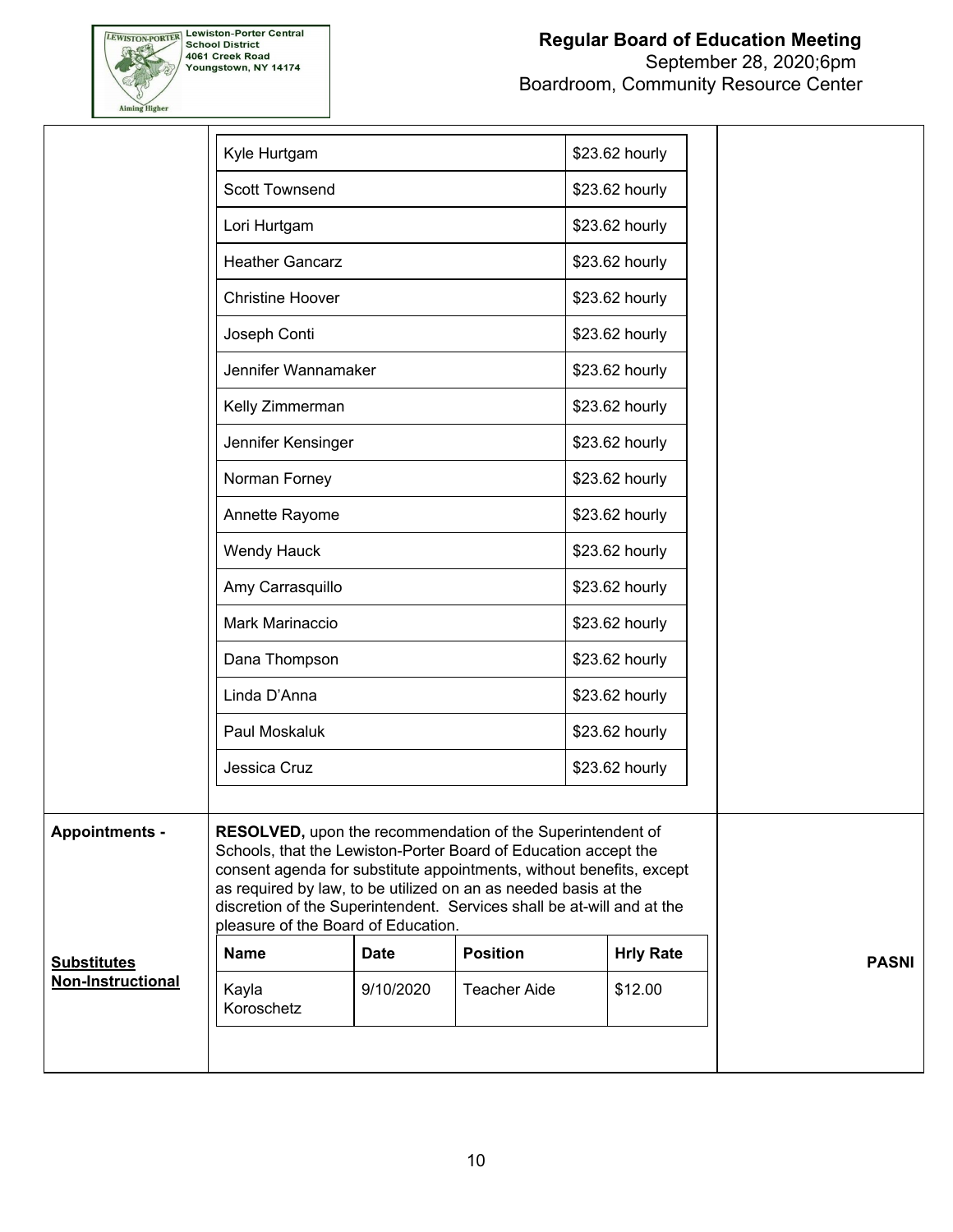

| <b>Appointments -</b>                      |                          | RESOLVED, upon the recommendation of the Superintendent of<br>Schools, that the Lewiston-Porter Board of Education accept the<br>consent agenda for Co-Curricular & Extra-Curricular appointments. |           |                | <b>PACC</b> |
|--------------------------------------------|--------------------------|----------------------------------------------------------------------------------------------------------------------------------------------------------------------------------------------------|-----------|----------------|-------------|
|                                            | <b>Name</b>              | <b>Appointment</b>                                                                                                                                                                                 | Cat./Step | <b>Stipend</b> |             |
| Co-Curricular &<br><b>Extra-Curricular</b> | Amy<br>Townsend          | <b>HS-Senior Class</b><br>Advisor                                                                                                                                                                  | $VI-3$    | \$1,514        |             |
|                                            | Linda<br>D'Anna          | <b>HS-Senior Class</b><br>Advisor                                                                                                                                                                  | $VI-3$    | \$1,514        |             |
|                                            | Jessica Cruz             | <b>HS-Sophmore Class</b><br>Advisor                                                                                                                                                                | $VII-2$   | \$1,080        |             |
|                                            | Amy<br>Townsend          | <b>HS-Sophmore Class</b><br>Advisor                                                                                                                                                                | $VII-3$   | \$1,146        |             |
|                                            | Falynn<br>Spinnegan      | <b>MS-Yearbook Advisor</b>                                                                                                                                                                         | $VI-3$    | \$1,514        |             |
|                                            | Dana<br>Thompson         | MS-Yearbook<br><b>Assistant Advisor</b>                                                                                                                                                            | $VII-3$   | \$1,146        |             |
|                                            | Elizabeth<br><b>Buck</b> | <b>MS-8th Grade Class</b><br>Advisor                                                                                                                                                               | $VII-3$   | \$1,146        |             |
|                                            | Rebecca<br>Cummiskey     | Elem-One District One<br><b>Book</b>                                                                                                                                                               | $VII-3$   | \$1,146        |             |
|                                            | Michelle<br>Broughman    | Elem-Yearbook<br>Advisor                                                                                                                                                                           | $VII-3$   | \$1,146        |             |
|                                            | Jill<br>Jaruszewski      | Elem-Safety Patrol                                                                                                                                                                                 | $VII-3$   | \$1,146        |             |
|                                            | Karen Yager              | Elem-Safety Patrol                                                                                                                                                                                 | $VII-1$   | \$1,011        |             |
|                                            |                          |                                                                                                                                                                                                    |           |                |             |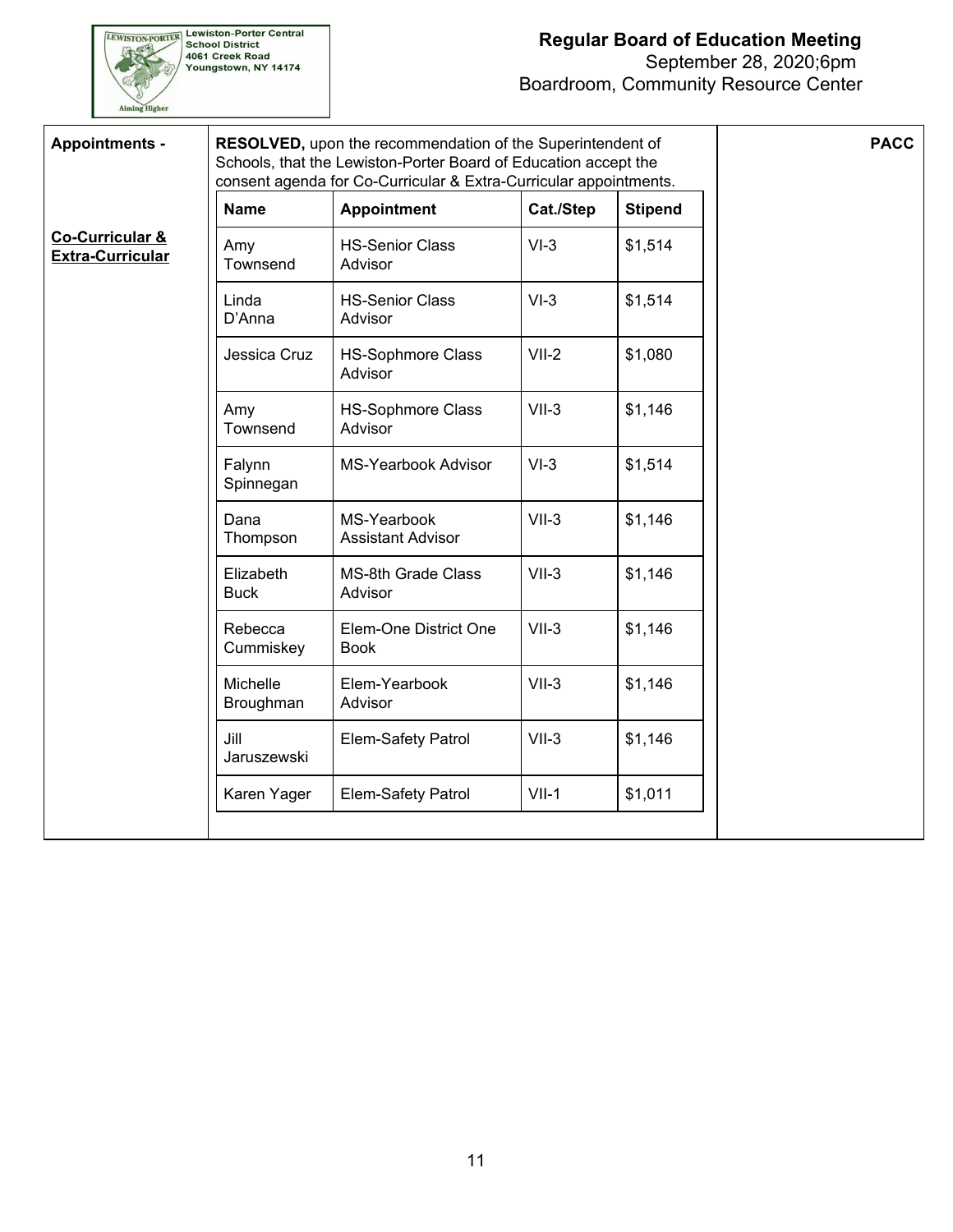

| <b>Appointments -</b><br><b>Mentors</b> | RESOLVED, upon the recommendation of the Superintendent of<br>Schools, that the Board of Education accept the consent agenda for<br>the following mentor appointments. |                    |                       |                                                    |                | <b>PAM</b>  |
|-----------------------------------------|------------------------------------------------------------------------------------------------------------------------------------------------------------------------|--------------------|-----------------------|----------------------------------------------------|----------------|-------------|
|                                         | Mentor                                                                                                                                                                 | Mentee             |                       | Area/Subject                                       | Stipend        |             |
|                                         | Marjorie Hurley                                                                                                                                                        |                    | Laura McLauglin       | Occupational<br>Therapist                          | \$950          |             |
|                                         | <b>Christa McClemont</b>                                                                                                                                               |                    | <b>Allison Reding</b> | School<br>Psychologist                             | \$950          |             |
|                                         | Kyle Hurtgam                                                                                                                                                           |                    | Andrew Sharpe         | Special<br>Education                               | \$950          |             |
|                                         | Michelle Hinchliffe                                                                                                                                                    |                    | Dr. Sarah Evans       | Science                                            | \$950          |             |
|                                         | Nina Calarco                                                                                                                                                           |                    | Emily LaGamba         | Math                                               | \$475          |             |
|                                         | <b>Terri Faut</b>                                                                                                                                                      | Karen Pax          |                       | <b>TOSA Literacy</b><br>& Technology<br>Specialist | \$950          |             |
| <b>Appointments -</b>                   | RESOLVED, upon the recommendation of the Superintendent of<br>Schools that the Board of Education accept the consent agenda for<br>Peer Coordinator appointments.      |                    |                       |                                                    |                | <b>PAPC</b> |
|                                         |                                                                                                                                                                        |                    |                       |                                                    |                |             |
|                                         | <b>Name</b>                                                                                                                                                            | <b>Appointment</b> |                       | Category/Step                                      | <b>Stipend</b> |             |
| <b>Peer Coordinators</b>                | <b>Cindy Sanchez</b>                                                                                                                                                   | Art-District Wide  |                       | $1 - 7/3$                                          | \$4,072        |             |
|                                         | *Revised employee receiving full pay.                                                                                                                                  |                    |                       |                                                    |                |             |
| <b>Appointments -</b>                   | RESOLVED, upon the recommendation of the Superintendent of<br>Schools, that the Board of Education accept the consent agenda for                                       |                    |                       |                                                    |                | <b>PAVC</b> |
| <b>Volunteer Coaches</b>                | Volunteer Coach appointments. Fall 2020-2021                                                                                                                           |                    |                       |                                                    |                |             |
|                                         | <b>Name</b>                                                                                                                                                            |                    | <b>Sport</b>          |                                                    |                |             |
|                                         | Maddison Chille                                                                                                                                                        |                    | Girls' Soccer         |                                                    |                |             |
|                                         | Anthony DiBacco                                                                                                                                                        |                    | Golf                  |                                                    |                |             |
|                                         | Carrie Leardini                                                                                                                                                        |                    | Boys' Soccer          |                                                    |                |             |
|                                         |                                                                                                                                                                        |                    |                       |                                                    |                |             |
|                                         |                                                                                                                                                                        |                    |                       |                                                    |                |             |
|                                         |                                                                                                                                                                        |                    |                       |                                                    |                |             |
|                                         |                                                                                                                                                                        |                    |                       |                                                    |                |             |
|                                         |                                                                                                                                                                        |                    |                       |                                                    |                |             |